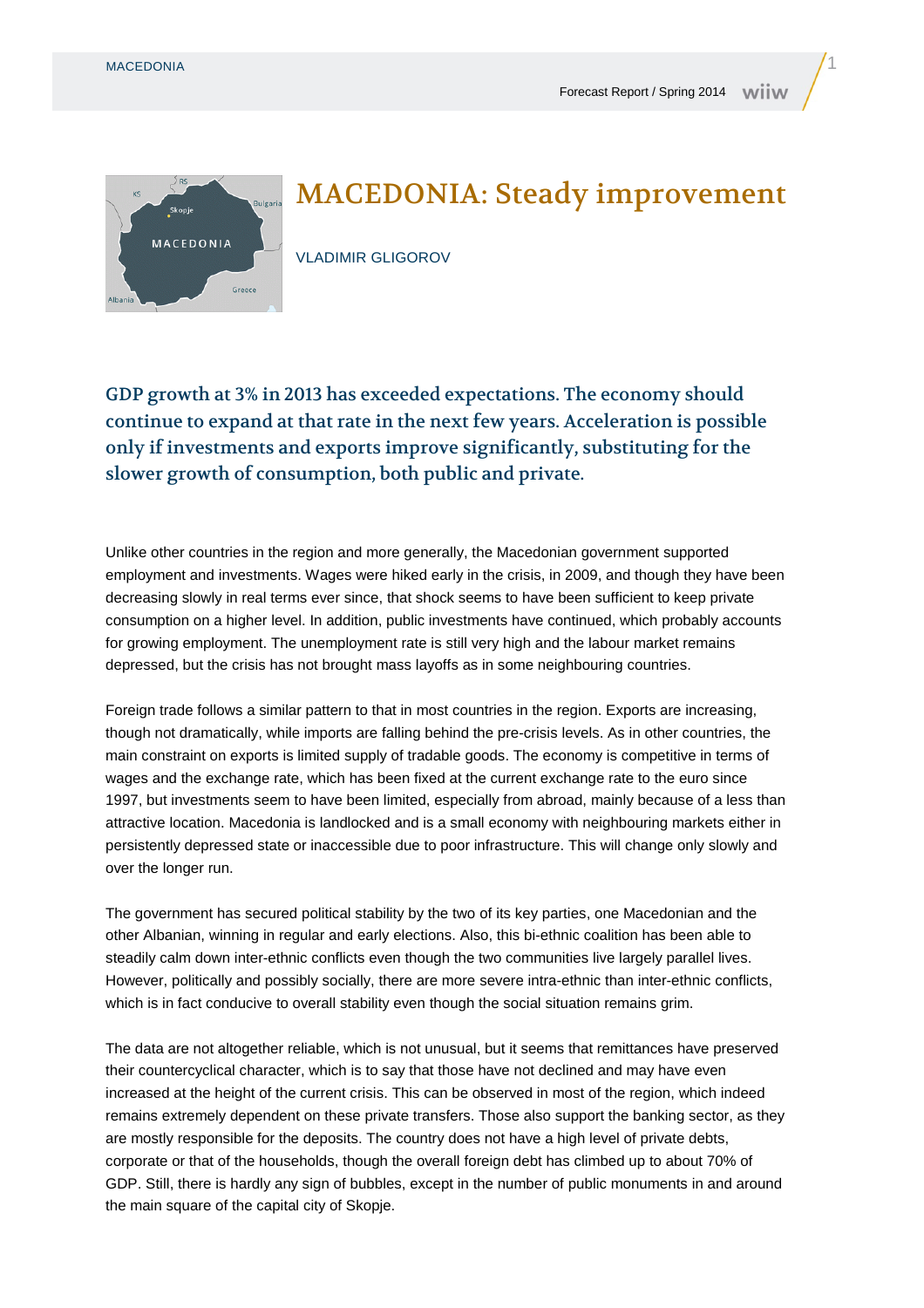Monetary policy has been rather relaxed at least if judged by the policy rate, which is low by historical standards. Also, inflation is slowing down and the exchange rate, which is the main target variable for the central bank, has not been under pressure. Given the low reliance on debt and traditionally scarce foreign investments, the economy is insulated from the ongoing monetary turbulences in the emerging market economies.

Macedonia has been a candidate country for quite some time now. The European Commission keeps recommending the immediate start of accession negotiations, but that goes nowhere in the European Council due to the Greek veto. Similar is the situation regarding NATO. Given that progress in these two integrations is presumed on coming to terms with Greek demands, prospects for a breakthrough are slim to non-existent.

Performance has surprised on the upside for most of the crisis, which was due primarily to increased flexibility of economic and especially fiscal policy. Further acceleration is hard to expect given that some fiscal consolidation will be necessary and the contribution of net exports should turn negative. With gradual improvement of investments, GDP should continue to grow by 3% in the medium term with the unemployment rate continuing to decrease slowly albeit from a very high level.